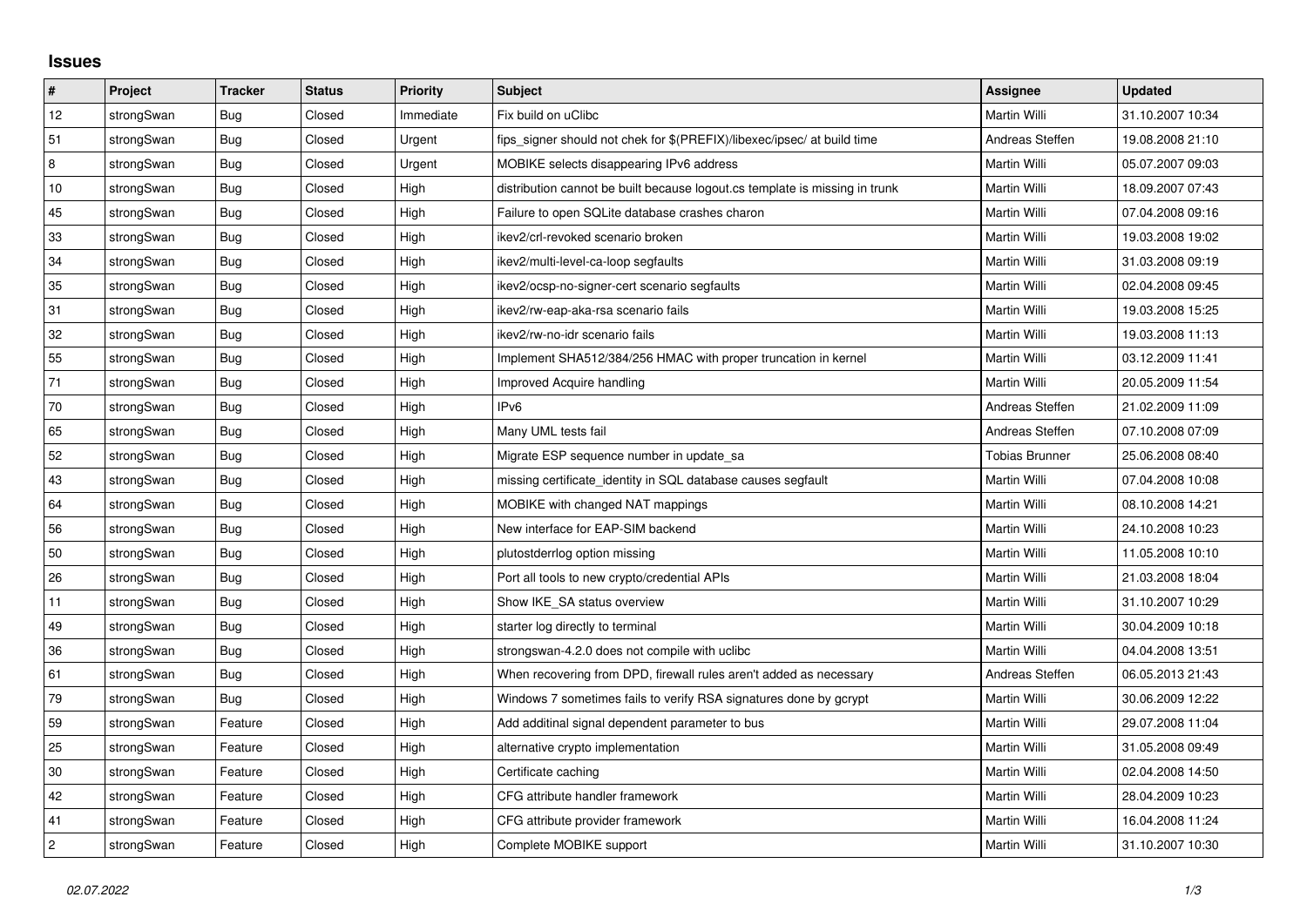| $\vert$ #      | Project    | <b>Tracker</b> | <b>Status</b> | <b>Priority</b> | <b>Subject</b>                                                         | Assignee              | <b>Updated</b>   |
|----------------|------------|----------------|---------------|-----------------|------------------------------------------------------------------------|-----------------------|------------------|
| 39             | strongSwan | Feature        | Rejected      | High            | Configuration support in Manager                                       | Martin Willi          | 04.07.2014 11:07 |
| 27             | strongSwan | Feature        | Closed        | High            | Create a database API                                                  | <b>Martin Willi</b>   | 19.02.2008 15:16 |
| 21             | strongSwan | Feature        | Closed        | High            | CRL support                                                            | Martin Willi          | 10.03.2008 18:40 |
| 46             | strongSwan | Feature        | Closed        | High            | DNS resolving for hosts in ike_cfg                                     | Martin Willi          | 09.06.2008 09:34 |
| 54             | strongSwan | Feature        | Closed        | High            | <b>EAP-Identity Server functionality</b>                               | Martin Willi          | 22.08.2008 12:55 |
| 16             | strongSwan | Feature        | Closed        | High            | Generic plugin architecture                                            | Martin Willi          | 15.02.2008 09:37 |
| 37             | strongSwan | Feature        | Closed        | High            | Hash and URL support for IKEv2                                         | <b>Tobias Brunner</b> | 18.04.2008 13:38 |
| 13             | strongSwan | Feature        | Closed        | High            | Implement a modular credential framework                               | Martin Willi          | 15.02.2008 09:36 |
| 60             | strongSwan | Feature        | Closed        | High            | Implement draft-sheffer-ikev2-gtc-00 with PAM password verification    | Martin Willi          | 22.08.2008 12:59 |
| 15             | strongSwan | Feature        | Closed        | High            | Implement rauthentication using RFC4478                                | Martin Willi          | 30.11.2007 14:55 |
| 19             | strongSwan | Feature        | Closed        | High            | Include EAP-MD5 into trunk                                             | Martin Willi          | 13.12.2007 09:48 |
| 14             | strongSwan | Feature        | Closed        | High            | Initiate/Terminate IKE_SAs                                             | Martin Willi          | 13.11.2007 14:04 |
| 18             | strongSwan | Feature        | Closed        | High            | Merge EAP-AKA module into trunk                                        | <b>Martin Willi</b>   | 13.12.2007 09:47 |
| 40             | strongSwan | Feature        | Closed        | High            | NetworkManager support                                                 | Martin Willi          | 22.08.2008 12:54 |
| 22             | strongSwan | Feature        | Closed        | High            | OCSP support                                                           | <b>Martin Willi</b>   | 10.03.2008 18:41 |
| 48             | strongSwan | Feature        | Closed        | High            | Parallel trustchain verification                                       | Martin Willi          | 16.04.2008 11:33 |
| $\mathbf{1}$   | strongSwan | Feature        | Closed        | High            | Partial MOBIKE implementation                                          | <b>Martin Willi</b>   | 02.07.2007 16:14 |
| 17             | strongSwan | Feature        | Closed        | High            | Pluggable crypto modules                                               | Martin Willi          | 15.02.2008 09:36 |
| 20             | strongSwan | Feature        | Closed        | High            | Pluggable fetcher plugins                                              | Martin Willi          | 18.02.2008 09:58 |
| 3              | strongSwan | Feature        | Closed        | High            | refactoring of thread management                                       | Martin Willi          | 29.06.2007 14:49 |
| 7              | strongSwan | Feature        | Closed        | High            | Relational database configurations/credentials                         | Martin Willi          | 02.04.2008 16:30 |
| 47             | strongSwan | Feature        | Closed        | High            | <b>RNG API</b>                                                         | Martin Willi          | 16.04.2008 11:27 |
| 24             | strongSwan | Feature        | Closed        | High            | Update doxygen documentation                                           | Martin Willi          | 22.02.2008 16:07 |
| 6              | strongSwan | Feature        | Closed        | High            | XML based configuration interface: Control                             | Martin Willi          | 13.11.2007 14:04 |
| $\overline{4}$ | strongSwan | Feature        | Closed        | High            | XML based configuration interface: Infrastructure                      | Martin Willi          | 02.07.2007 16:30 |
| 5              | strongSwan | Feature        | Closed        | High            | XML based configuration interface: Status query                        | Martin Willi          | 07.08.2007 08:49 |
| 73             | strongSwan | Issue          | Closed        | High            | StrongSwan IKEv2 CERT Payload missing first 0x30 byte of DER-encoding. | Martin Willi          | 06.05.2013 21:33 |
| 62             | strongSwan | i Bug          | Closed        | Normal          | ikev2 missing rekeying support not recognised                          | Martin Willi          | 14.11.2008 15:17 |
| 44             | strongSwan | Bug            | Closed        | Normal          | multiple copies of ca certificate in cache                             |                       | 07.04.2008 10:51 |
| 214            | strongSwan | Bug            | Closed        | Normal          | OS X lacks sem_timedwait                                               | Martin Willi          | 20.08.2012 17:22 |
| 66             | strongSwan | Bug            | Closed        | Normal          | patch for alignment buffer on xscale ARM processor                     | Martin Willi          | 14.11.2008 15:35 |
| 58             | strongSwan | Bug            | Closed        | Normal          | Please fix bashism in /src/ipsec/ipsec.in                              | Martin Willi          | 16.07.2008 09:08 |
| 53             | strongSwan | Bug            | Closed        | Normal          | Printf handler for proposal_t                                          | Martin Willi          | 12.06.2008 14:23 |